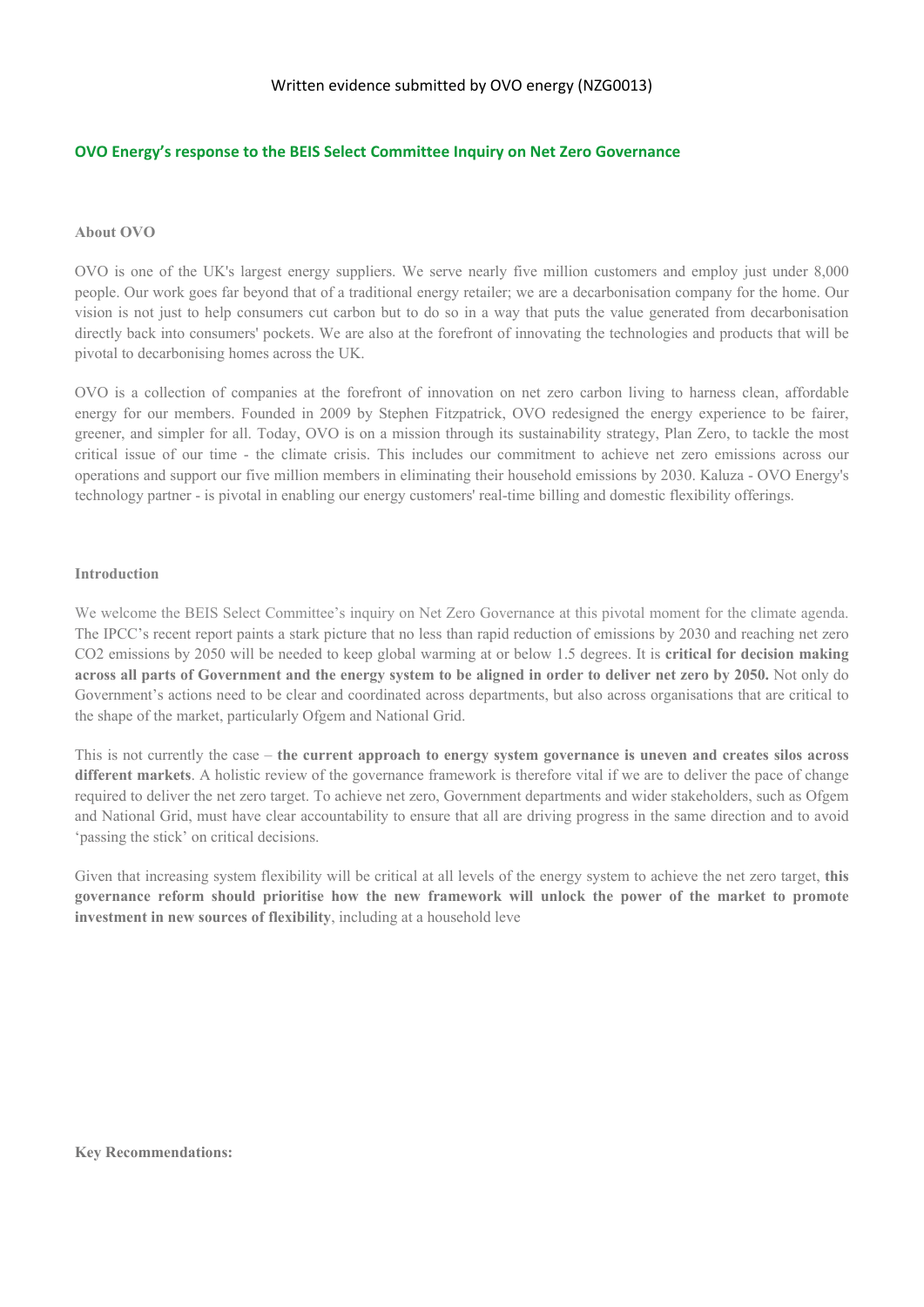- **Create a formal Net Zero Coordination Unit in No10** to bring together the leads from each department involved in the transition, as well as provide strategic direction and oversight of progress so that the UK remains on track to meet its legally binding climate obligations.
- **Assign clear accountability across Government departments** responsible for issues related to the transition, as well as other key decision makers such as Ofgem, the Future System Operator and National Grid.
- **Set up a Home Decarbonisation Hub** to accelerate progress on creating the right policy and regulatory framework to drive the roll out and bring down costs of low-carbon heat technologies, energy efficiency measures and domestic flexibility.
- **Organise a group within Government focussed on representing the voice of consumers** to provide live feedback on the effectiveness of policy and regulation, particularly on how costs are assigned, to reach net zero emissions by 2050.

## **Ambition**

- **Ensure all parts of Government are aligned around the delivery of the Carbon Budgets,** as well as meeting the overall net zero emissions target by 2050.
- **Publish a clear roadmap to net zero** that industry and the public can get behind to unlock the necessary investment and accelerate progress.
- HMT should be required to assess each individual fiscal event for its cumulative impact on the net zero **target, setting out its findings in a transparent way.** This 'net zero test' would ensure that departmental spending plans are aligned to the Government's climate targets.
- **Fully align policy mechanisms to support investment with net zero and carbon budget targets**, revising the current approach where needed. Specifically, Government should **move policy costs onto general taxation, combined with the introduction of a carbon tax, to accelerate heat pump uptake** whilst minimising the impact for the Exchequer and ensuring little impact on the most vulnerable consumers.
- **Revise Ofgem's duties to account for the net zero target and the UK's legally binding carbon targets.**
- Ensure that Parliament, particularly Select Committees where there is deep expertise of the issues central to the net zero transition, can **hold the Government to account effectively on its targets.**

**Response to inquiry questions**

## **1. Key requirements for a net zero governance structure**

As the department responsible, BEIS should continue to take a leadership role in the transition, but its work should be **more closely coordinated with other departments** (e.g., DfT, HMT, MCHLG) to ensure that the whole energy system framework moves together, and parts do not get left behind.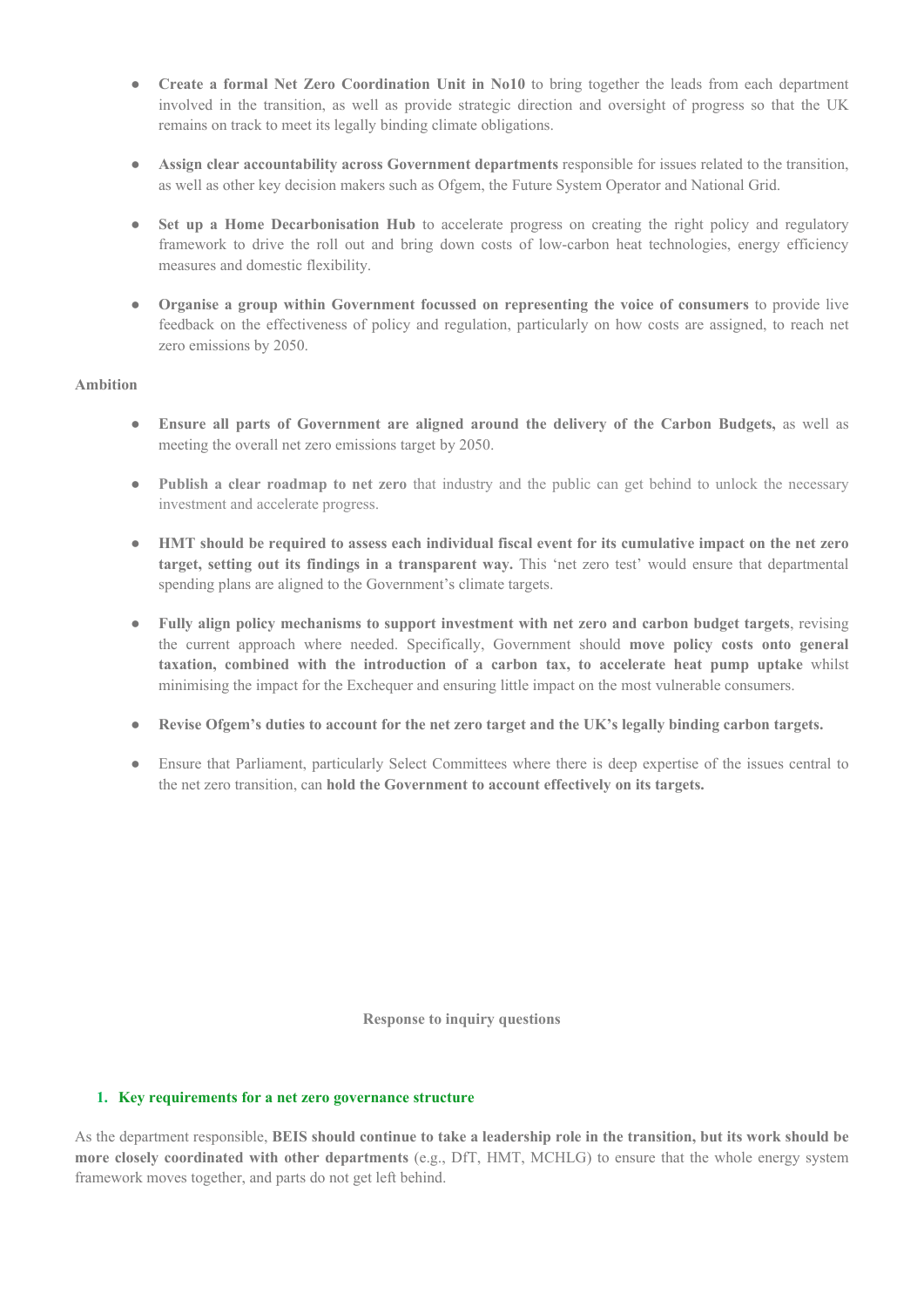We welcome the recent suite of documents published by BEIS outlining how the markets and institutions that govern the energy system need to transform for a net zero future. The scale of change required is huge and it's great to see the Government stepping up with ambitious action. However, **industry, Government and Ofgem now need to work in partnership to turn this vision into a reality.** Publication of the Government's Net Zero and Heat and Building Strategies in the autumn will be crucial next steps in setting the policy and regulatory framework specifically for decarbonising homes. There needs to be a **clear roadmap** to net zero that industry and the public can get behind to unlock the necessary investment and accelerate progress.

The central grip on Government thinking on net zero should also be improved, **potentially through a formal Net Zero Coordination Unit in No10**. This unit would ideally bring together the leads from each department involved in the transition, as well as provide strategic direction and oversight of progress so that the UK remains on track to meet its legally binding climate obligations. Without clear monitoring, there is a risk that we unknowingly fall behind the pace of change required and only realise once it is then too late to rectify.

Governance changes that secure a clear role for flexibility at all levels, including amongst households. Specifically, these changes should include:

- **Clear accountability across Government departments** responsible for issues related to the transition, as well as other key decision-makers such as Ofgem and National Grid;
- **Improved coordination** on the action needed to decarbonise homes, led by a Home Decarbonisation Hub;
- **A group focussed on representing the voice of consumers within Government** to provide live feedback on the effectiveness of policy and regulation to reach net zero emissions by 2050.

**1a**. **The current approach to energy system governance is uneven and creates silos across different markets**. A holistic review of the governance framework is therefore vital if we are to deliver the pace of change required to deliver the net zero target.

In many cases, it is **still unclear which departments hold responsibility for critical issues related to the transition.** For example, the roll out of Vehicle to Grid charging point infrastructure cuts across the DfT and BEIS, as well as Ofgem. This can often result in departments lacking clear accountability and responsibility for delivering policy outcomes, which can slow the business planning and investment required for net zero infrastructure. Clear responsibilities need to be attributed to the key Government departments as well as Ofgem and the Future System Operator going forward so that each is empowered to take action and is held accountable for delivery.

**1b**. To aid coordination across Government on cross-cutting issues, it may be valuable to consider setting up dedicated forums focussed on specific elements of delivering the transition. For example, given the scale of the task ahead, we **recommend the Government sets up a Home Decarbonisation Hub** to accelerate progress on creating the right policy and regulatory framework to drive roll out and bring down costs of low-carbon heat technologies, energy efficiency measures and domestic flexibility. Effective decarbonisation of homes is just one area of the transition that will require action from across Government departments, including BEIS, HMT, DEFRA and the DfT. A Home Decarbonisation Hub will help to provide a unified view to industry and households to avoid mixed signals which could result in progress stalling.

Consumer behaviour will be a key enabler to the transition. **Government and industry will have to work closely together to inform consumers and mobilise them to take action,** especially to promote the changes needed within the home (e.g., heat pump installation). Key to making this a reality will be **harnessing the value of dedicated consumer research**, an area OVO is working on closely already. Therefore, Government should take a more proactive role in collating and sourcing consumer research from the market to guide its decision-making approach. This will be particularly important as the transition progresses to ensure that policy and regulatory measures remain effective. A **new group within Government** could also be set up to represent the interests of consumers in the net zero transition, particularly on how costs are attributed and potential barriers to roll out. Constant feedback from consumers throughout the transition will be crucial to protecting the most vulnerable households and maintaining momentum on implementation.

Improved coordination between Government and industry will be essential to successfully delivering the transition to net zero at the lowest cost to consumers. A **Net Zero Coordination Unit with central oversight of progress on the transition, ideally located in No10**, would help to ensure that policy and regulation is driving in the same direction.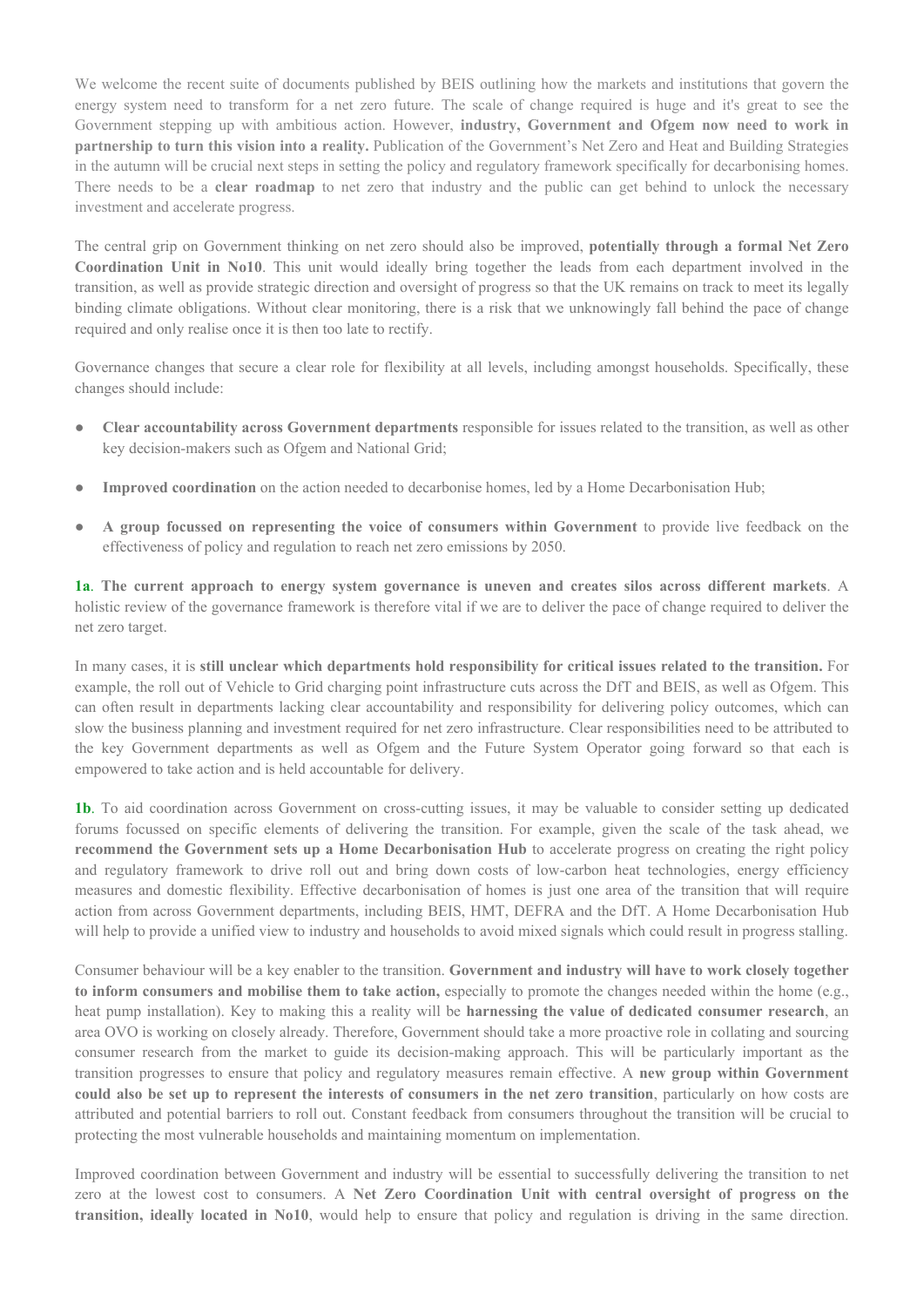Avoiding mixed signals to industry should be a core priority for this Unit to avoid investment decisions being stalled which will delay progress. Given the wide range of departments and stakeholders responsible for elements of the transition, this central coordinating function will help to maintain momentum and ensure key decisions do not fall through the cracks. This Unit should not seek to replicate industry expertise; its focus should be on coordinating action across Government, Ofgem, National Grid and industry.

**1c.** Government already has a clear framework for measuring progress towards net zero in the form of its legally binding carbon budgets. These provide an effective tool both for tracking progress to date, as well as assessing the future impact of policy against a clear net zero emissions trajectory.

With the Government recently accepting the Climate Change Committee's advice on the level of the 6th Carbon Budget (a 78% emissions reduction on 1990 levels by 2035), **all parts of Government need to be aligned around delivery of the Carbon Budgets, as well as the overall net zero emissions target.**

# **2. Governance structures to enable HM Treasury to give greater priority to net zero**

Policy and regulation are inherently intertwined. But without clear direction, it can prove difficult for regulators to make decisions where a trade-off may be required between their duties and the wider policy agenda. **HMT's forthcoming overarching policy statement on economic regulation will help to align the work of economic regulators with reaching the Government's net zero by 2050 target**, in addition to wider policy priorities such as levelling up.

**2a**. To give industry confidence to invest for the long-term, HMT needs to ensure that its spending decisions support this trajectory. Specifically, HMT should be required to assess each individual fiscal event for its cumulative impact on the **net zero target, setting out its findings in a transparent way.** This 'net zero test' would ensure that departmental spending plans are aligned to the Government's climate targets. It would also enable the public and industry to have full confidence in Government's spending decisions aligning with the net zero target.

HMT's Net Zero Review expected in the autumn will be critical to setting the framework for how the costs of the **transition should be distributed** to realise the best value for money for consumers and taxpayers. OVO is working hard to ensure that no home is left behind in the net zero transition which requires investment right across the country. Distributing costs fairly will be key to protecting vulnerable consumers and unlocking the greatest value from decarbonising homes. We know from our extensive consumer research that value is a stronger motivator for individuals to adopt green measures than climate concerns.

A key element of assigning costs fairly to incentivise the transition to net zero will be **redistributing policy costs on energy bills.** Environmental and social policy costs - including Feed-In Tariffs, Renewable Obligation Certificates and Contracts for Difference - across energy bills comprise 23% of the average electricity bill compared to 2% of the average gas bill. Research from [Public](http://www.publicfirst.co.uk/wp-content/uploads/2021/04/OptionsEnergyBillMaster.pdf) [First,](http://www.publicfirst.co.uk/wp-content/uploads/2021/04/OptionsEnergyBillMaster.pdf) commissioned by OVO, shows that by **moving policy costs onto general taxation,** combined with the introduction of a carbon tax, has the greatest impact on accelerating heat pump uptake whilst minimising the impact for the Exchequer and ensuring little impact on the most vulnerable consumers. HMT should ensure that policy mechanisms to support investment are fully aligned with the net zero target in future and revise its approach where needed.

# **3. Signals and support business need from the Government in order to deliver cross-economy decarbonisation in line with the carbon budgets and the net zero targets**

Business needs a clear policy and regulatory framework to deliver the scale of change necessary to meet the UK's climate targets. **Signals and support from across Government need to be consistent to allow businesses to act.** Where signals are contradictory, business is unlikely to be able to take decisive action and invest for the long term. The forthcoming Heat and Buildings Strategy will be pivotal giving industry the signals to kick start investment in technology and skills; however, this must be supported by a delivery plan to realise the scale and pace of change needed to reach net zero by 2050.

Whilst we recognise there is still considerable uncertainty on the path to net zero, a range of technologies are likely to be ultimately required. Certainly, in the case of decarbonising homes, there is not a one size fits all solution. Therefore, the **policy and regulatory frameworks need to drive continued innovation whilst providing increasingly clarity on the**